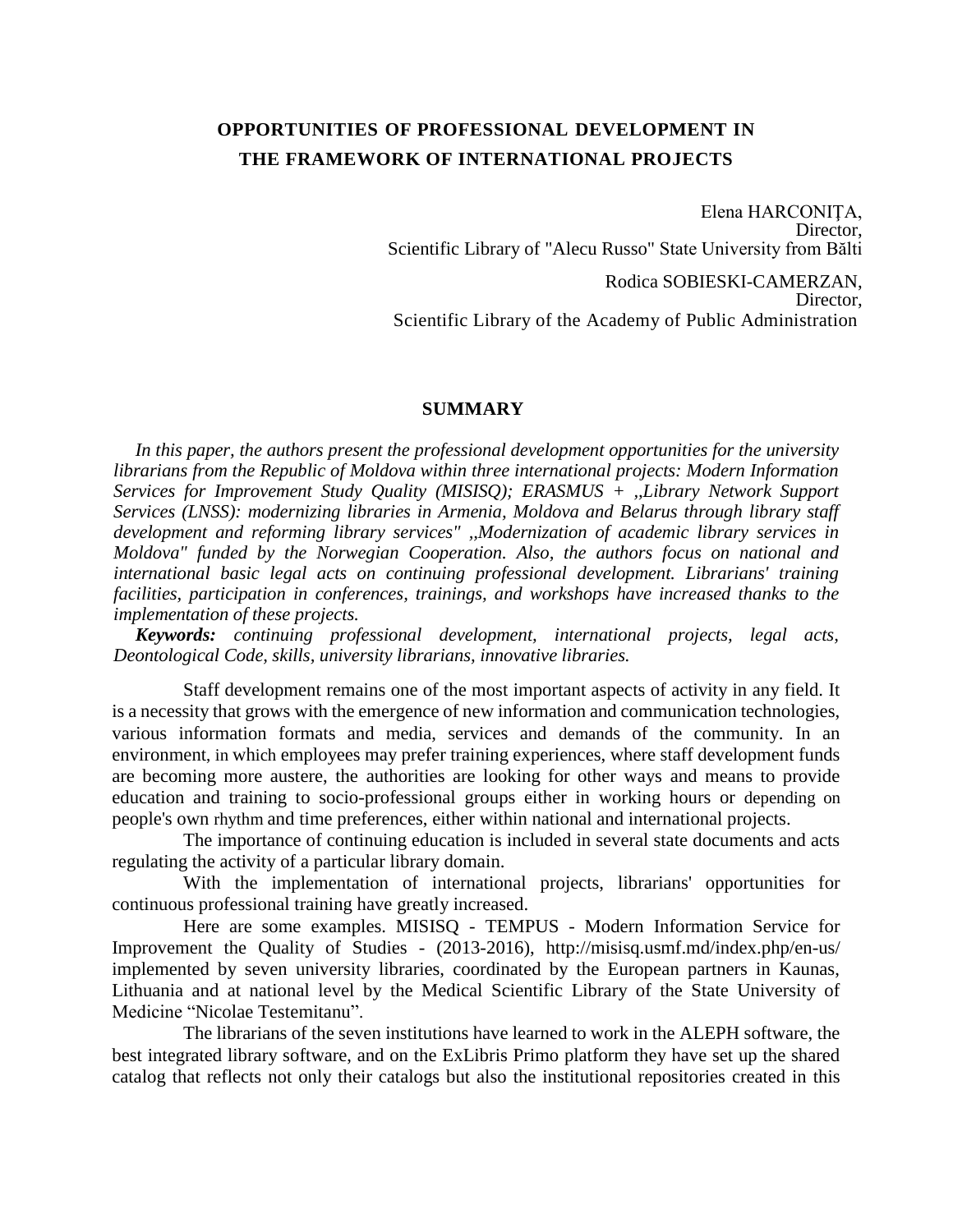project, as well as the subscribed databases. Local, national and international information resources can be found from a single search in this modern and rational instrument.

As a result of these trainings and Training of Trainers Campaigns in the summer of 2016, *the Curriculum* and *the Syllabus* for the discipline *Basics of Information Culture* were updated; the contents of the Modules of the *Basics of Information Culture* course have been adjusted in line with international standards and the implementation of modern information management technologies based on the materials learned within the Project trainings; the training of librarianstrainers related to the search, selection, localization, use and evaluation models; Guidance practices for bibliographic references with the application of EndNote, Mendeley, Zotero personal software.

ERASMUS+ Capacity building in the field of higher education, Project CBNE Library Network Support Services (LNSS): modernizing libraries in Armenia, Moldova and Belarus through library staff development and reforming library services (LNSS), Project no. 561633- EPP-1-2015-1-AM- EPPKA2-CBHE-JP (2015-2018) [http://www.lnss-projects.eu/amb,](http://www.lnss-projects.eu/amb) [http://www.aap.gov.md/biblioteca/article/libra-r](http://www.aap.gov.md/biblioteca/article/libra-)y-network-support-services-lnss,

[http://libruniv.usarb.md/nou/Erasmus/erasmus.html,](http://libruniv.usarb.md/nou/Erasmus/erasmus.html) coordinated by the Academy of Public Administration from Yerevan, Armenia, has as aim:

- strengthening and modernizing libraries, improving the skills and abilities of library staff in Armenia, Moldova and Belarus by developing innovative libraries - an inherent partner for education, research and lifelong learning;

- developing a library staff development strategy focused on improving the quality and performance of libraries in line with international standards in the field, so as to improve the quality of library and higher education services in general, increase their relevance to the labor market in society;

- creating the Network Support Service in the Eastern Partnership countries to promote and use the project's results at international and national level, sharing knowledge, best practices, training opportunities and special abilities.

Together with the academic libraries of Armenia and Belarus, the Scientific Library of the Academy of Public Administration of the Republic of Moldova and the Scientific Library of the State University "Alecu Russo" in Balti will create new information and library conditions and services for the members of the university community, due to their participation in this Project, the specific objectives being:

- to create an innovative course focused on the modular training of librarians;

- to develop initiatives aimed at ensuring access to library collections and services for people with special needs;

- to publish the manual with the contents of the Training Modules and streamlining the activity of the libraries;

- to update the regulatory framework and library policies in line with international standards.

The new opportunity, supported by international trainers at the Institute of Technology in Limerick, Republic of Ireland, has increased the professional knowledge and skills of the collaborators of the AAP and USARB Scientific Libraries. 38 librarians and 25 teachers, researchers and master students have been trained in English for Specific Purposes Training, an important module being the information culture.

Representatives of nine higher education institutions, LNSS consortium members, librarians and teachers from Armenia, Belarus and Moldova from the Erasmus + European Program benefited of the training *Curriculum Development for Librarians* at the Institute of Technology from Limerick, Ireland in August-September 2016. The specific objectives of the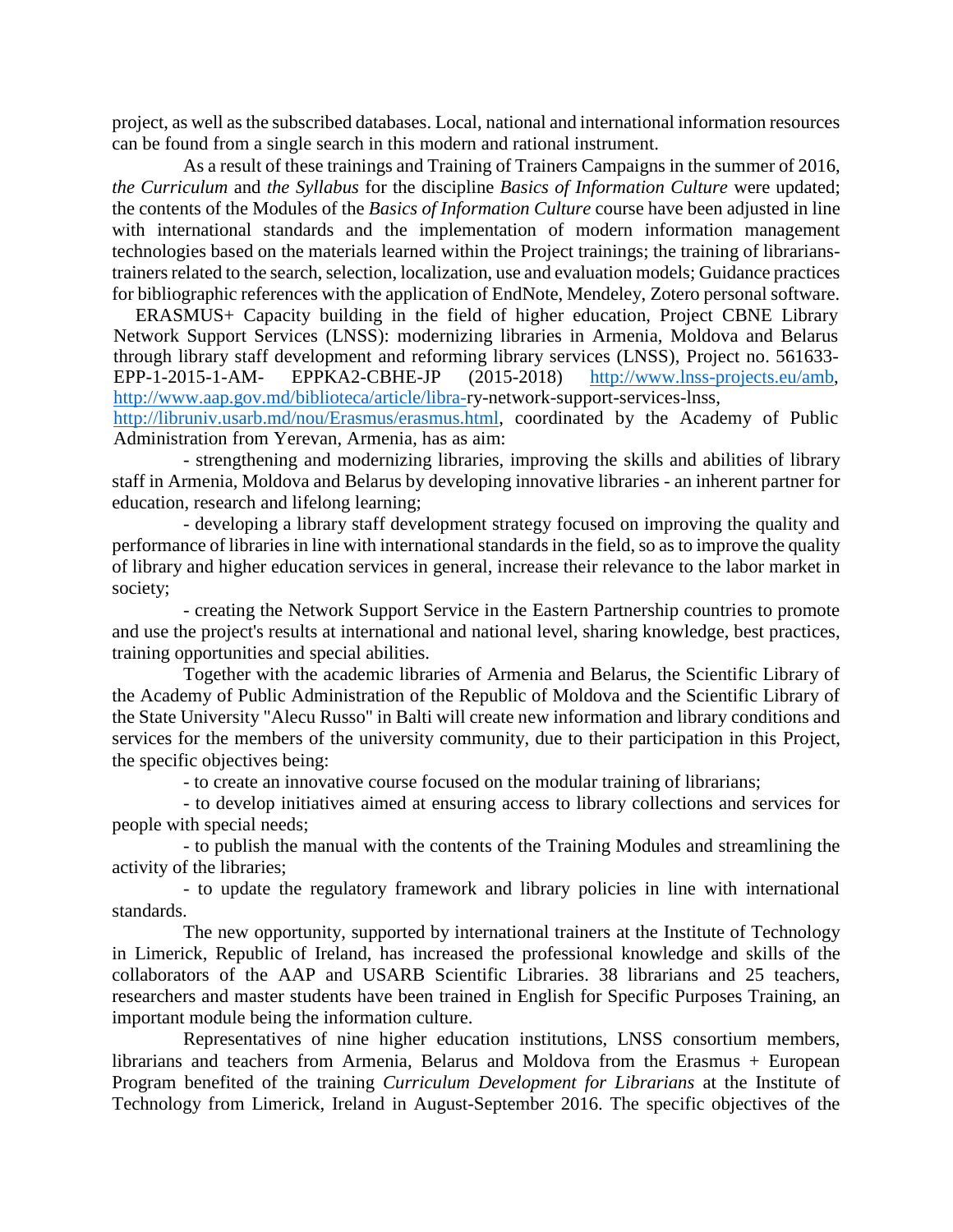Training included the improvement of knowledge in the LNSS curricula modules: English for Specific Purposes:

Module 1. Libraries and library terminology Module 2. Marketing for librarians Module 3. Management in libraries Module 4. Information Culture Module 5. Innovative On-line Services for 21st Century Libraries Module 6. Electronic library Module 7. Access to Libraries for Users with Special Needs Module 8. Library Collection Development Policy. Immediate effects:

Launching during the "Bibliological Year" Symposium of the initiative of promoting the National Awareness Day on Libraries with the generic *Your Library - Your Progress*, which was marked on the Librarian's Day in Moldova - on April 23.

In 2017, the Curriculum of Module No. 8, considered the core of any change in the library, linked to the most advanced policies in European countries was written and submitted. The training Module - Pilot no. 8 *Library Collection Development Policy* took place on the premises of the USARB Scientific Library, attended by 21 university library staff and program monitoring experts in the Republic of Moldova Dr. Eng. Angela Repanovici (Transylvania University of Braşov, Romania ) and Dr. Manolis Koukourakis (University of Crete, Greece). The training included the presentations of three trainers: ERASMUS + Capacity Building in the Field of Higher Education (CBHE) "Library Network Support Services (LNSS): modernizing libraries in Armenia, Moldova and Belarus through library staff development and reforming library services: objectives, work packages, modules; LNSS Module No. 8 Presentation: Library Collection Development Policies; *Collection Development Principles* - Elena Harconita, Director of USARB; Collection Development Terms and definitions - Lina Mihaluţa, Deputy Director SL USARB; Study questionnaire of the fullness of collections and access to information resources through SURVEY MONKEY - Valentina TOPALO, Head of SL Service USARB.

The Academy of Public Administration, in partnership with the Belarus Academy of Public Administration, developed and presented Module 3 of the Curriculum: "Essential Management and Skills Training for Librarians and Library Staff", which included the following topics:

- International standards of IFLA, ISO, Congress Library, NISO;

- negotiating strategic planning of the library: Strategic business and strategic planning skills for librarians;

- user care, services and strategies in libraries;

- time management: efficient planning of time and workload;

- Leadership staff and staff structure of the library;

- communication and listening skills;
- a guide for librarians to develop presentation skills;
- decision making in the library, leadership skills for librarians;
- interviewing skills for librarians;
- the management of change in the 21 century;

- financial management in libraries, acquisition and processing of documents purchased by the library.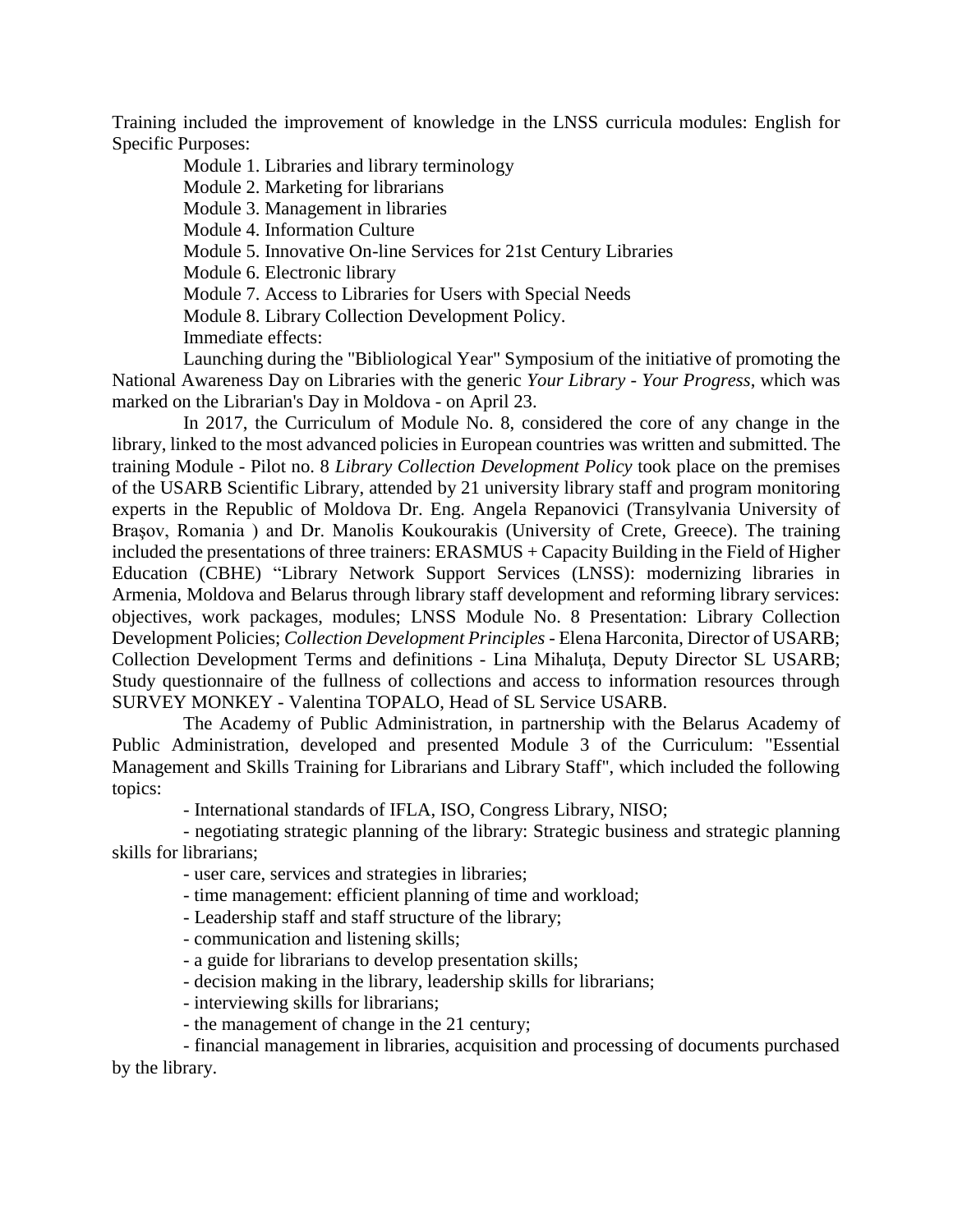The pilot training (February 9, 2017) focused on the theoretical and practical aspects of effective communication, communication and listening specifics in the university library. It took place within the AAP Scientific Library, attended by 24 representatives of library staff office, academic staff, the administrative staff, researchers of the Academy. The training was monitored by the international experts Dr. Angela Repanovici (Transylvania University of Braşov, Romania) and Dr. Manolis Koukourakis (University of Crete, Greece). The trainers were members of the project team Silivia Dulschi, Head of Science and Doctoral Studies Section, PhD, Associate Professor, and Angela Zelenschi, Head of the Department of Administrative Sciences, PhD, Associate Professor.

The training aimed at improving the level of skills and abilities of the participants in the field of communication and listening culture in the university library, so as later the acquired knowledge to increase the quality of access to information and library resources of the library, to facilitate the process of searching, selecting, evaluating and using the information needed for the Academy's training and research.

Immediate Effects of the Project:

- Strengthening the role of the Academic Library as the only credible information provider and as a partner in the lifelong learning and research process;

- new skills and abilities for librarians, changes in organizational structure of the library, staff management, including continuous professional training, changes in marketing activity, national and international partnerships, knowledge of best practices;

- librarians have direct access to European reality, the culture of the most representative libraries, developing their sense of belonging to European values;

- knowledge, skills, competencies acquired by participants in their field of qualification will contribute to increasing the visibility and prestige of libraries;

- Strengthens the path to international cooperation in the field of professional training;

- the opportunity to exchange experience on the content and methods of training, internationalization.

The sustainability of the project and its impact is guaranteed. The Management of the Scientific Library quarantines the ability to implement the 8 Project Modules, compatible with international milestones. The Scientific Library is open to the academic and library community, participates in updating knowledge, modernizing library services and products to support education, research, thus increasing its impact on the community.

The modules proposed by the Project will be developed and disseminated in libraries. New methods of professional training, lifelong learning, modernizing knowledge and professional skills at work will be promoted and implemented. The library community will be more prepared for changes in the internal and external environment, implementing strategic continuous training programs, appropriating the facilities offered by modern technologies.

The Modernization of the University Libraries Services Project in the Republic of Moldova https: // ne- winformationservices.wordpress.com/ funded by the Norwegian Cooperation Program with Eurasia in the field of higher education, conducted in partnership between 18 university libraries in the Republic of Moldova, coordinated by the ASEM Scientific Library, the University of Bergen, Norway, and the Transylvania University of Braşov, Romania (April 2016 - November 2019) provides for the development of the professional skills of librarians by conducting trainings, workshops, summer schools in Romania, annual Project meetings with a positive impact on the modernization of the activity of 18 university libraries.